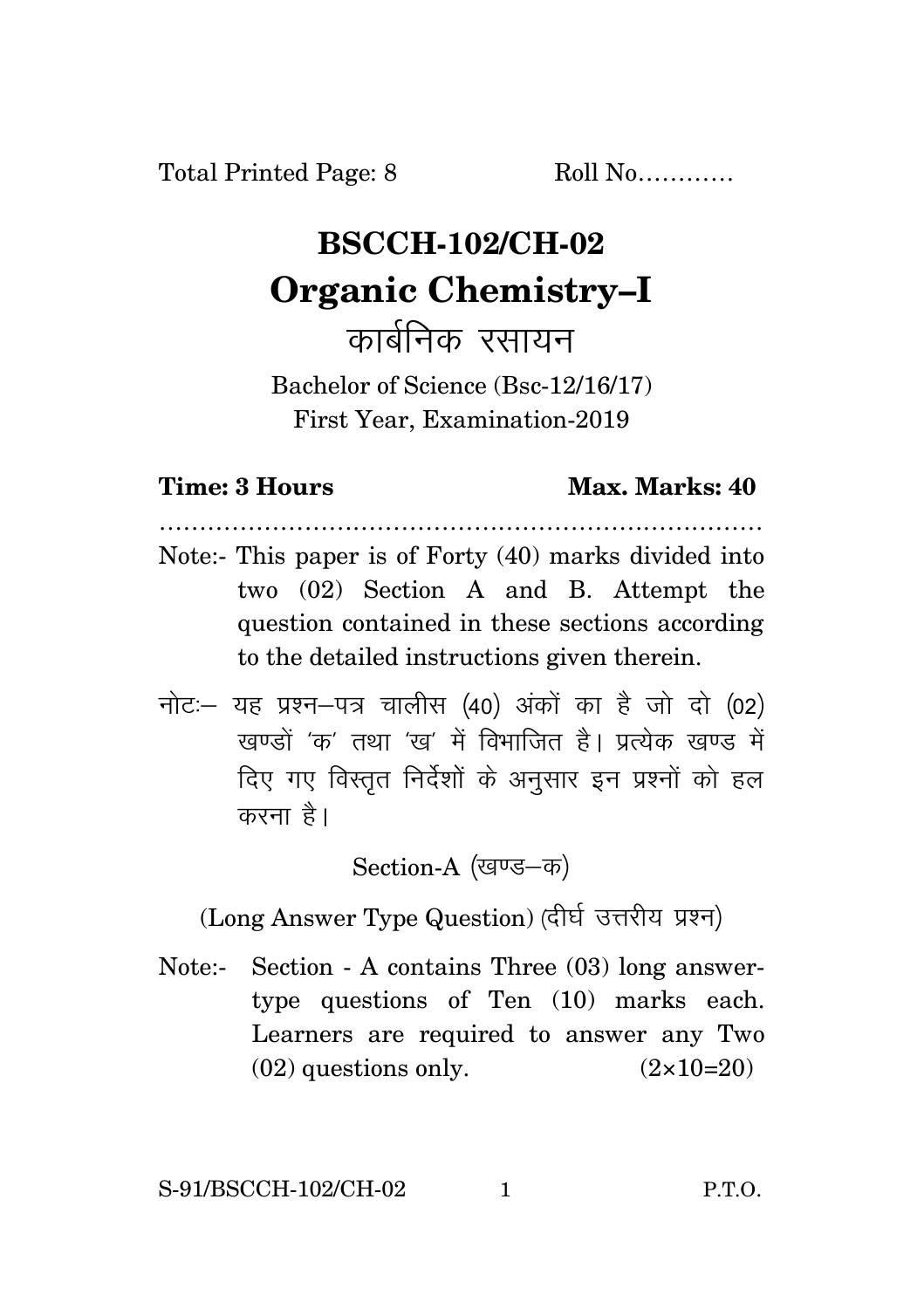- नोट: खण्ड 'क' में तीन (03) दीर्घ उत्तरीय प्रश्न दिये गये हैं। प्रत्येक प्रश्न के लिए दस (10) अंक निर्धारित हैं। शिक्षार्थियों को इनमें से केवल दो (02) प्रश्नों के उत्तर देने हैं।
- 1. (a) Explain the term hybridization. How many types of hybridization is found in the carbon compound? Explain.

संकरण से आप क्या समझते है? कार्बन के यौगिकों में कितने प्रकार का संकरण होता है? समझाइए।

(b) What are Carbines? What do you understand by singlet and triplet Carbone? कार्बीन क्या है? सिग्लेट व ट्रिपलेट कार्बीन से आप क्या समझते है? विस्तार से समझाइए

- 2. Discuss with examples any four of the following.
	- (a) Saytzeff rule
	- (b) Mechanism of electrophilic substitution reaction with special reference to nitration of benzene.

$$
S-91/BSCCH-102/CH-02 \t 2 \t P.T.O.
$$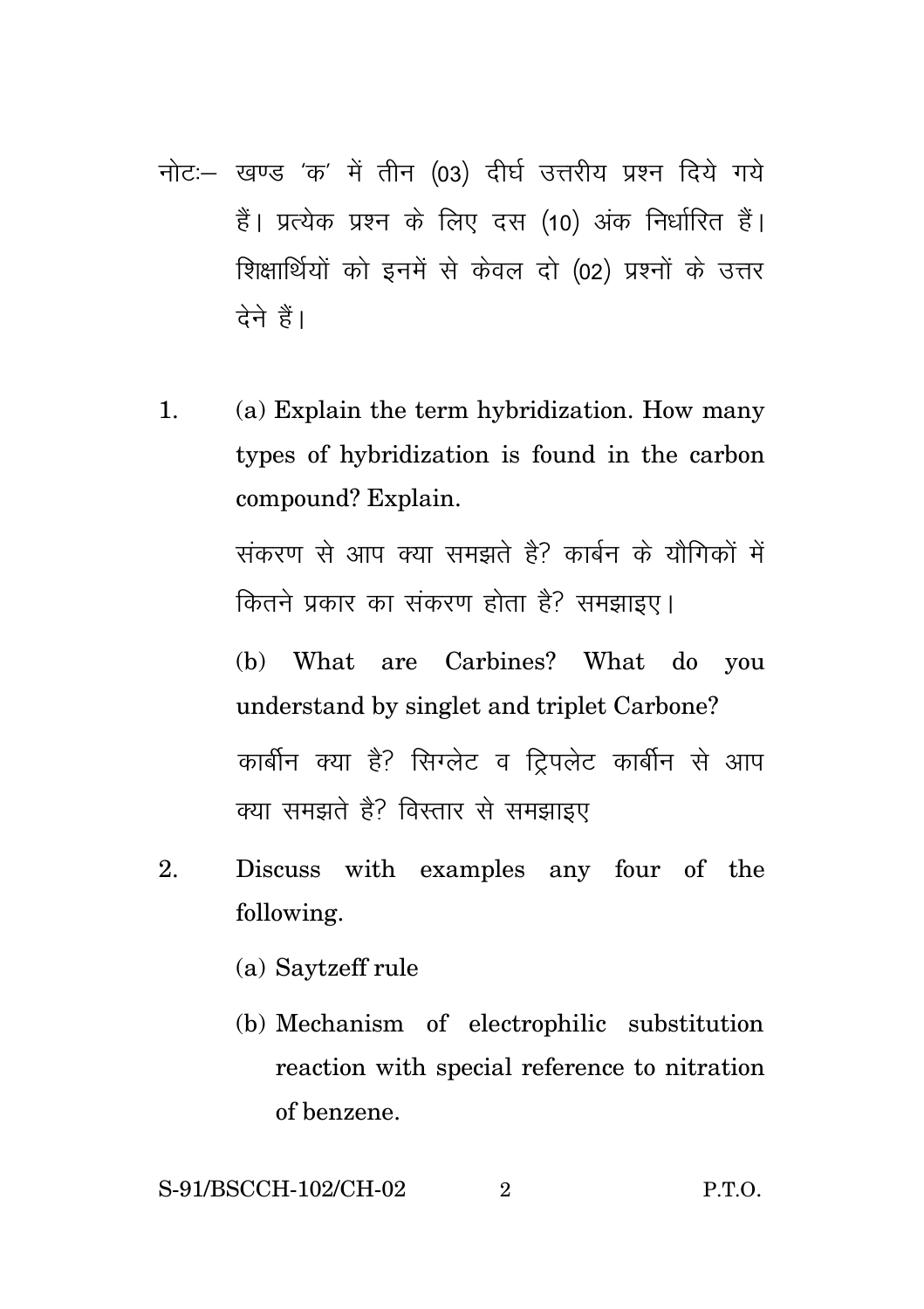- (c) Regio selective reaction
- (d) Anti markovnikov addition reaction.
- (e) Benzyne substitution.

निम्नलिखित में से किन्हीं चार का उदाहरण सहित वर्णन कीजिए :

- सेटजेफ नियम  $(a)$
- इलेक्टान स्नेही विस्थापन अभिक्रिया  $(h)$ की क्रियाविधि विशिष्ट रूप से बेन्जीन के नाइटीकरण के परिपेक्ष्य में
- रित्तियो सलेक्टिव अभिकियायें  $\left( \mathbf{c} \right)$
- एन्टी माइक्रोनिकाफ योगात्मक अभिक्रिया  $(d)$
- बैन्जाइन प्रतिस्थापन  $(e)$
- (a) What are aryl halide? Give three methods  $\mathbf{R}$ of preparation of aryl halides.

एरिल हैलाइड क्या है? एरिल हैलाइड बनाने की तीन विधियाँ दीजिए।

(b) What is optical isomerism? What are the main characteristics of optically active compounds? Explain with suitable example.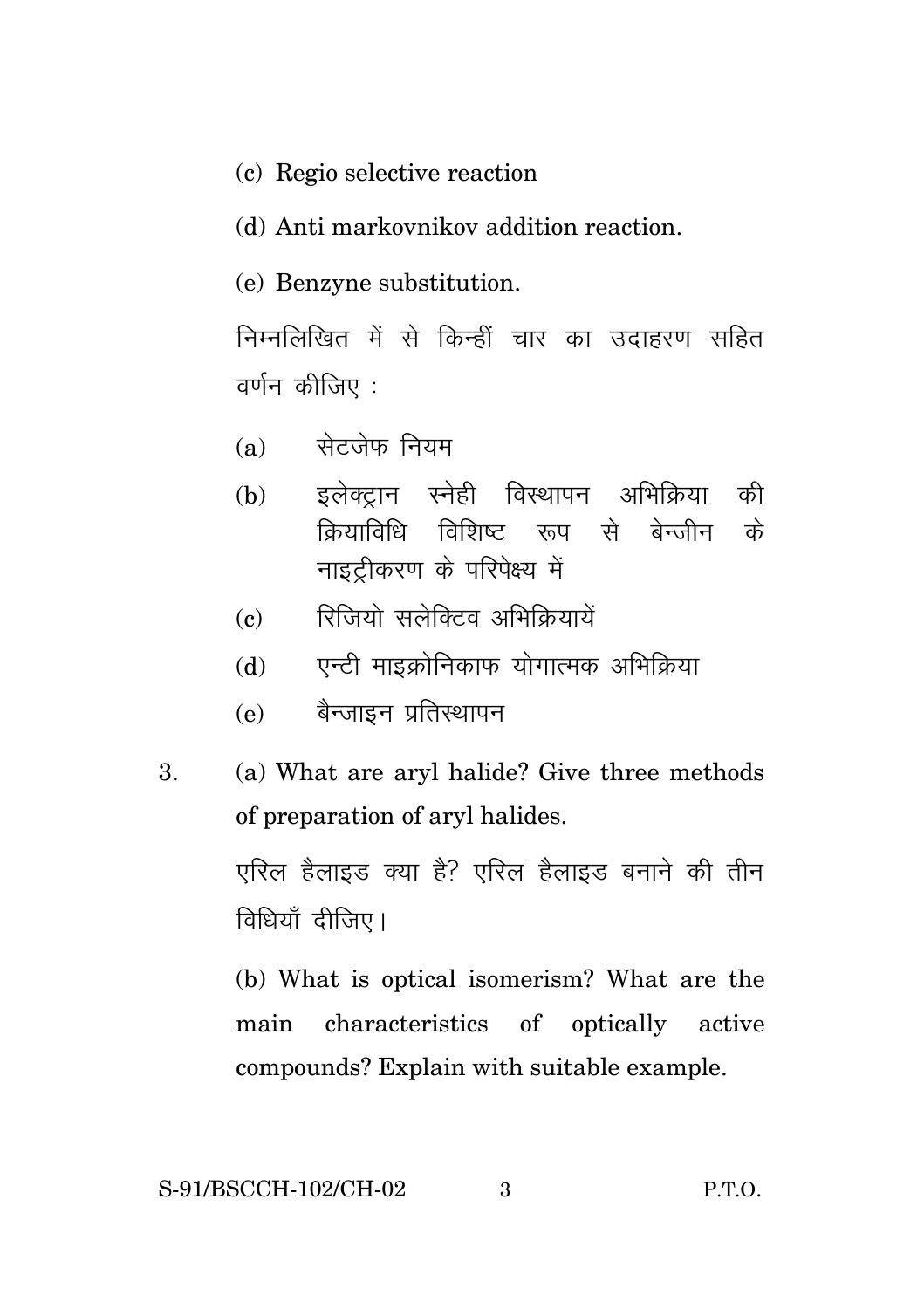प्रकाशिक समावयता क्या होती है? किसी यौगिक द्वारा प्रकाशिक समावयवता प्रदर्शित करने के लिए क्या-क्या गण होने चाहिए? उदाहरण देकर समझाइए।

Section-B (खण्ड-ख)

(Short Answer Type Question) (लघु उत्तरीय प्रश्न)

- Note:- Section-B contains six (06) short answer type questions of five (05) marks each. Learners are required to answer any four (04) questions only.  $(5 \times 4=20)$
- **नोट**: खण्ड 'ख' में छः (06) लघु उत्तरीय प्रश्न दिये गये हैं। प्रत्येक प्रश्न के लिए पाँच (05) अंक निर्धारित हैं। शिक्षार्थियों को इनमें से केवल चार (04) प्रश्नों के उत्तर टेने हैं।
- 1. How will you convert acetylene into the following compounds (Any five)
	- $(i)$  I Butyne
	- (ii) Neopreme
	- (iii) Vinyl acetone

## S-91/BSCCH-102/CH-02 4 P.T.O.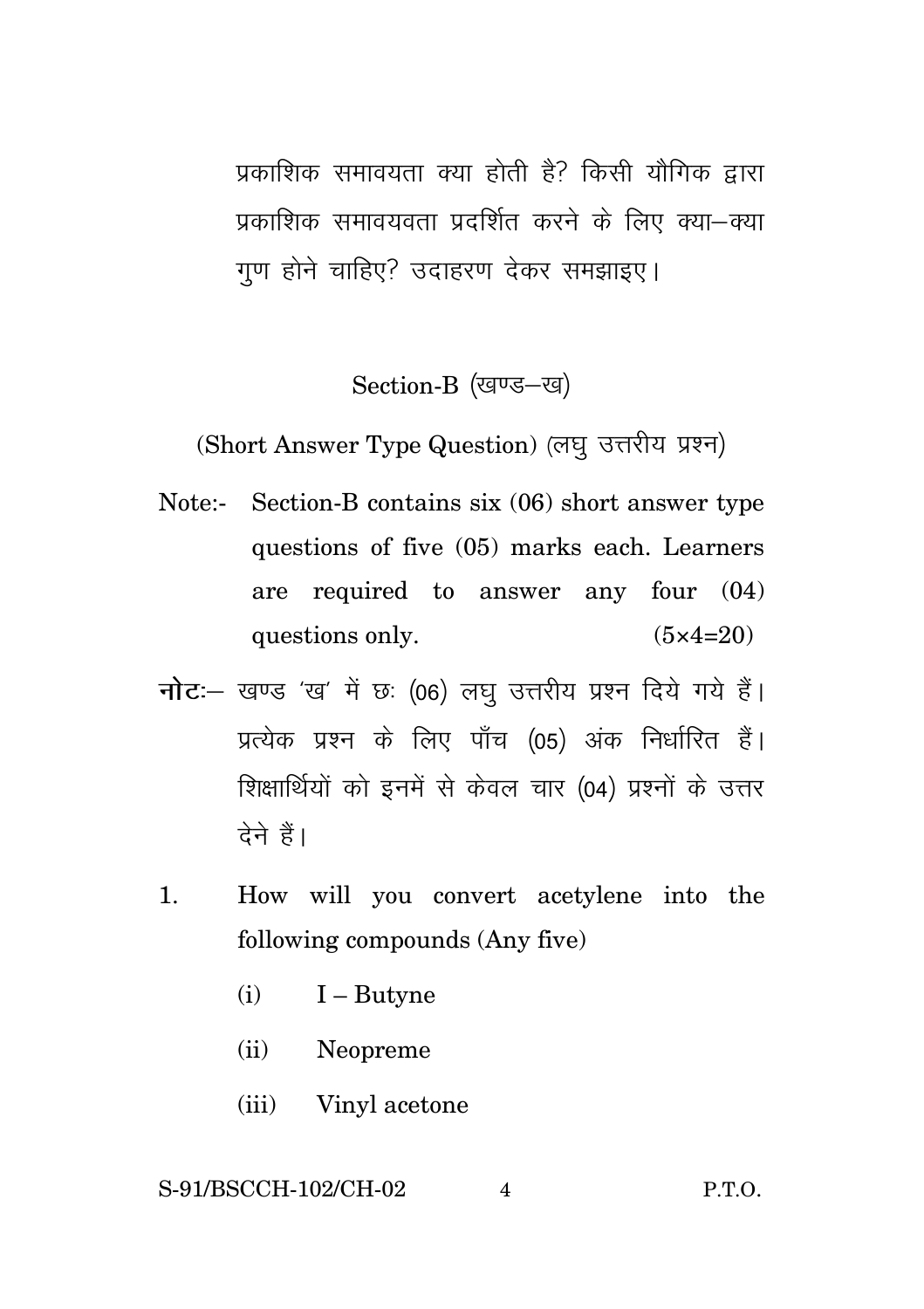- (iv) Cyclo Octatetraene
- Cuprous methyl acetilyde  $(v)$
- $(vi)$ Acrylic acid.

एसिटिलीन को आप निम्न यौगिकों में कैसे परिवर्तित करेंगे (कोई पाँच)

- $(i)$   $I -$  ब्युटाइन
- $(ii)$  नीओ प्रीन
- (iii) विनायल एसिटोन
- (iv) साइक्लो आक्टाटेटेइन
- $(v)$  क्युप्रस मिथाइल एसिटाइलाइड
- $(vi)$  एक्राइलिक एसिड
- $\overline{2}$ . How resonance reduces the basicity and increase the acidity of the molecule. Explain with suitable example.

किस प्रकार अनुनाय बेसिकता को घटाती है व अम्लीयता को बढ़ाती है। समुचित उदाहरण देकर समझाइए।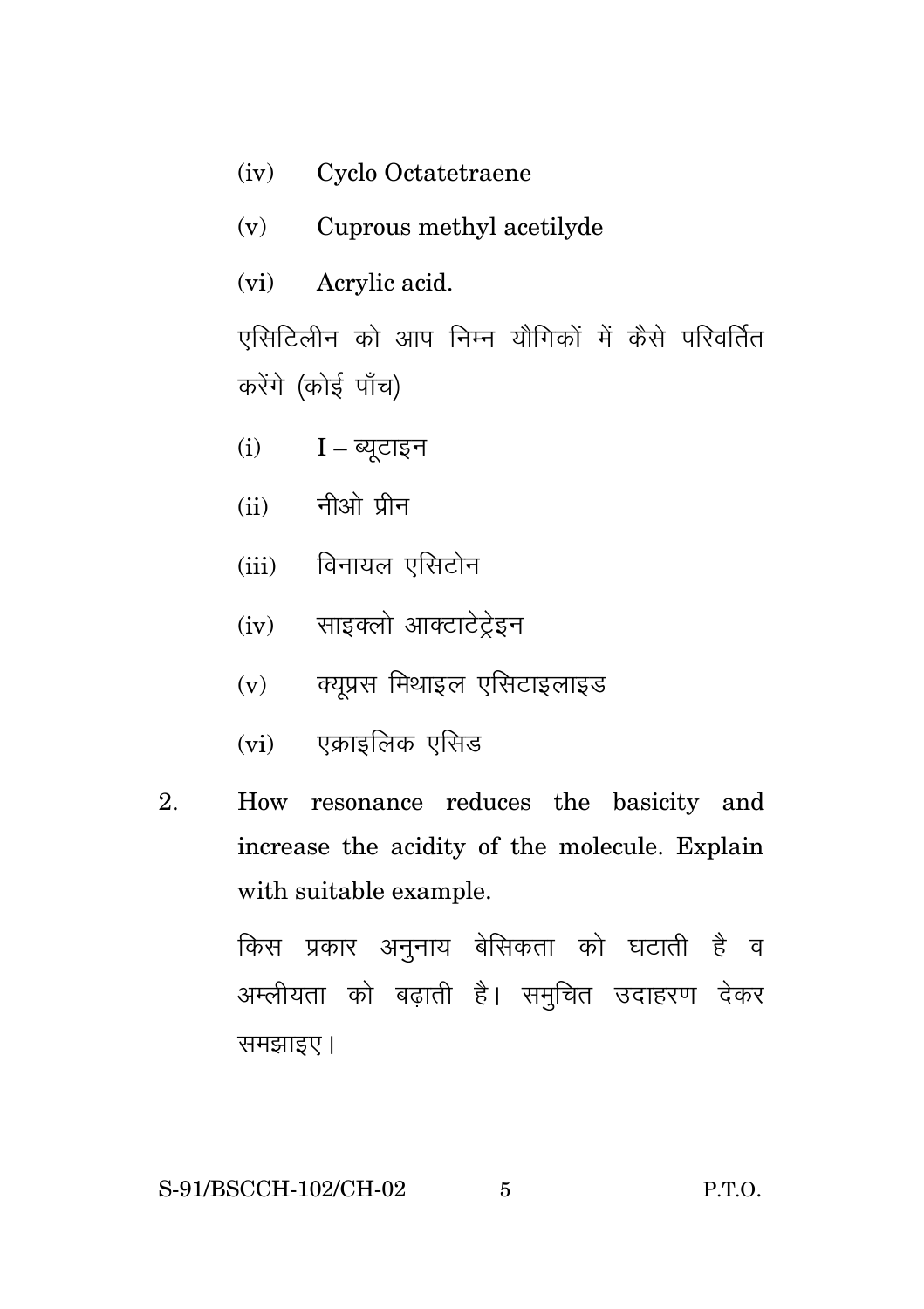- 3. Explain the mechanism of any two of the following :
	- (i) Elimination reaction
	- (ii) Addition reaction to  $C = C$
	- (iii) 1, 4, addition in 1, 3, Butadiene

निम्न से किन्ही दो पर क्रियाओं की क्रिया विधि का वर्णन कीजिए।

- $(i)$  विलोपन क्रियाऐं
- $(iii)$   $C = C$  पर योग किया
- (iii) व्यूटा 1, 3, डाइईन पर 1, 4 योग क्रिया
- 4. Write short notes on any two of the following :
	- (i) Enantiomer and diastoreomer
	- (ii) DL and RS nomenclature
	- (iii) Boat and chair conformation cyclohexane
	- निम्न में से किन्हीं दो पर संक्षिप्त टिप्पणी लिखिए।
	- (i) विम्व प्रति विम्व समावयी व डाइस्टोरियोमर
	- $(ii)$  नामकरण की DL व RS पद्धति
	- (iii) साइक्लो हैक्सेन की नाव व कूर्सी संरूपण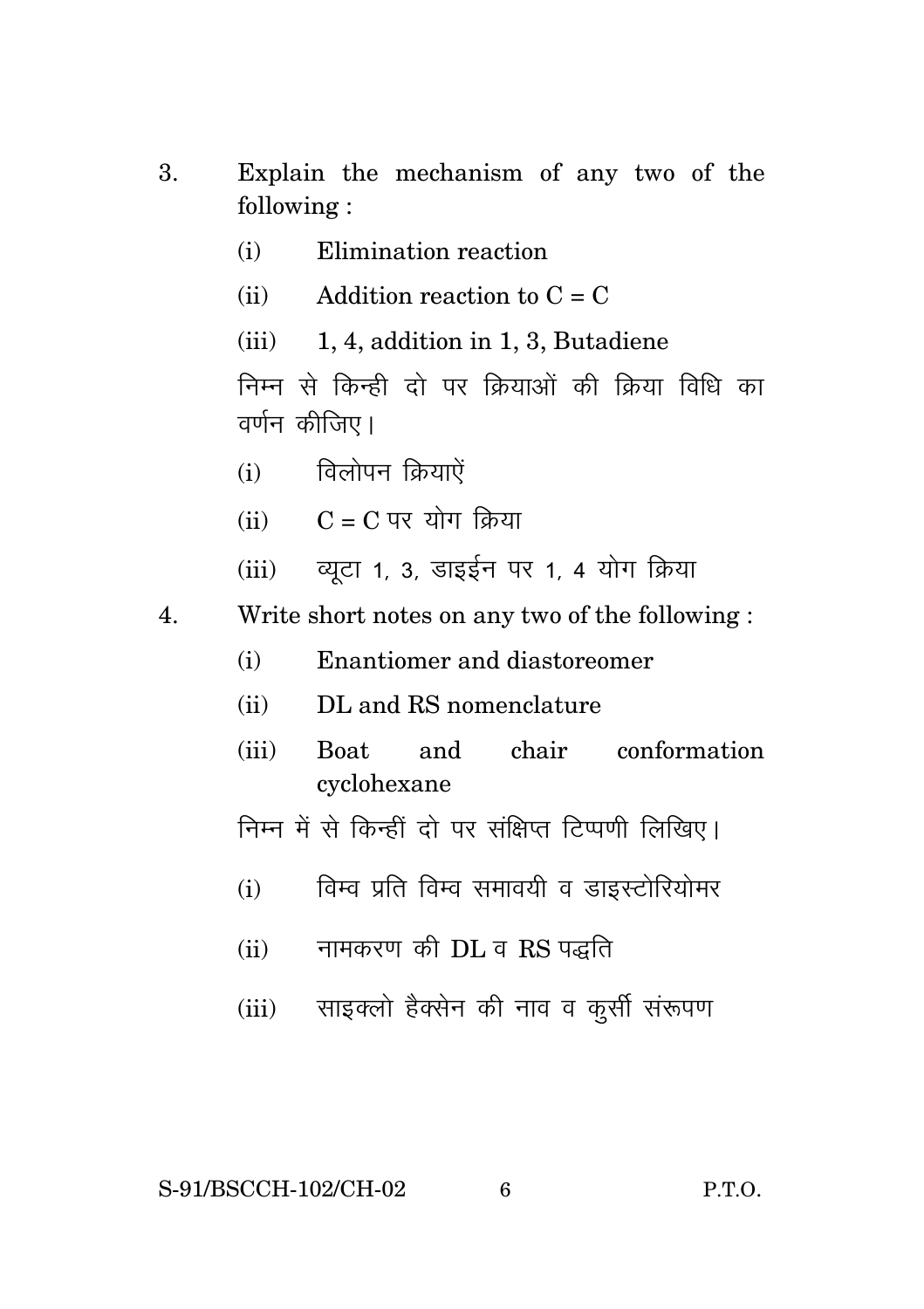- Explain why (any two): 5.
	- Cyclopentadienyl anion is aromatic  $(i)$ while Cyclo octatetraene is not aromatic
	- $(ii)$ Phenol is more reactive then nitrobenzene for electrophilic aromatic substitution reaction
	- Chlorine is of ortho/para directing but  $(iii)$ still deactivating in nature.

व्याख्या कीजिए क्यों (कोई दो)

- साइक्लो पेन्टा डाइनायल एनायन एरोमैटिक है  $(i)$ जबकि साइक्लो आक्टा टेटाइन एरोमैटिक नहीं है।
- फिनाल नाइटोबैन्जीन से इलोक्टोफिलिक  $(ii)$ एरोमैटिक प्रतिस्थापन क्रियाओं में अधिक सकिय है।
- (iii) यद्यपि क्लोरीन का आर्थो एवं पैरा दैशिक प्रभाव है फिर भी बेन्ज़ीन चक की कियाशीलता को घटा देता है।

S-91/BSCCH-102/CH-02  $\overline{7}$  $P.T.0.$